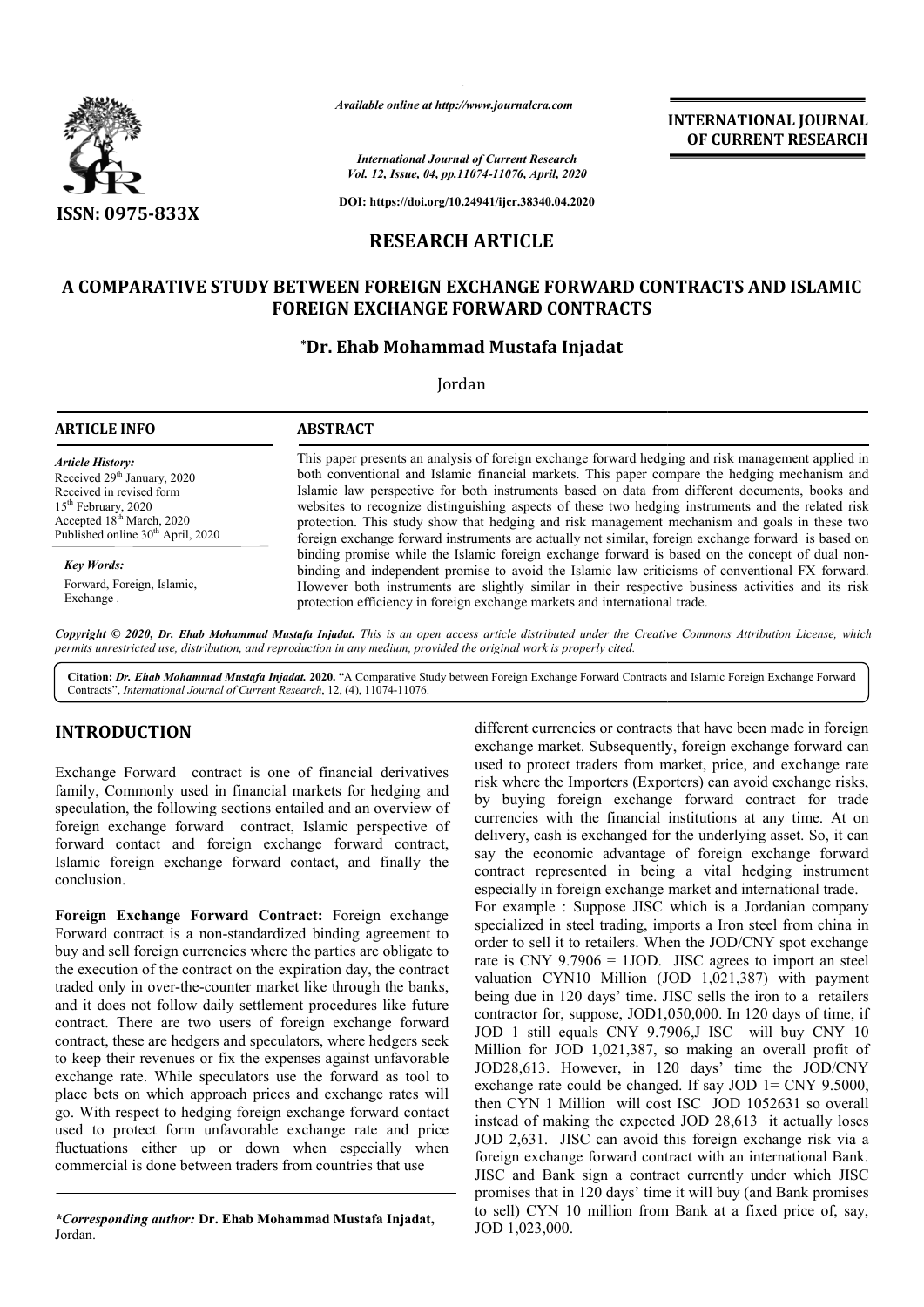The implied rate of JOD1=CYN 9.7751 is called the forward rate.. It is set by taking into account 120 days' time discount rate and interest rates in Jordan dinar and China yuan). This implies JISC will undertake fixed cost of JOD 1613 to hedge itself against opposite exchange rate fluctuation, while also giving up the chance to gain from a positive exchange rate movement. Next section covers the Islamic law perspective from current using of forward and forward foreign exchange contracts in financial markets.

**Prohibition of Foreign Exchange Forward Contract:**  Islamic law allows hedging because the basic goal of hedging is to protect and avoid probable risks. Thus, it is compliant with the concept of *Maqassid al-Shari'ah* (*Shari'ah* purposes). In fact, this was what *Shari'ah* has originally prescribed in keeping and protecting the money from damage and loss. In this context although of forwards importance and role to hedge and protect trades, importers and exporters from systematic risk and price fluctuations, it consider impermissible tool from the perspective of the Islamic law. This is because they involve a *gharar riba*, and gambling (IFA-MWL, 1984; OIC Fiqh Academy, 1992; AAOIFI, 2010). Many scholars suggested that these contracts contain the sale of what you don't have (*gharar*) (AAOIFI, 2010). Prior to that, IFA-MWL (1984) & OIC Fiqh Academy (1992) concluded that the forward contracts are prohibited because they entail the sale of assets that the seller does not own or possess.

Foreign exchange forward contract is a form of prohibited usury, the postponement exchange subject matter and price to the future date is not allowed in Islamic law (IFA-MWL, 1984; OIC Fiqh Academy (a), 1992). Where the contract considers a type of prohibited sales of debts (*riba*) does not entail the contract effects when they initiated. OIC Fiqh Academy: considered bilateral promise to trade currencies is prohibited if the promise is binding, even for the intention for protecting against currencies fluctuations. IFA-MWL (1984) and OIC Fiqh Academy (1992) prohibit buying and selling currencies in current forward contracts style because it is a form on *Nasiah* usury (*riba al-nasiah)*. Forward contracts are commonly used for speculation purposes, where majority of these contracts are not planned to be settled by delivery and; thus, they are not genuine contracts. Al-Suwailem (2007) confirmed that based on the office of the comptroller of currency (OCC), only 2 % of forward contracts used for actual exchange and trade, while the common is used for speculation only for cash exchange (there is no real trade at all) . IFA-MWL (1984) and OIC Fiqh Academy (1992a) determined that the final purpose for using forward contracts is gambling, where the contracts are not proposed to be settled by delivery, consequently, the agreement are prohibited.

**Shariah Compliant Foreign Exchange Forwards Contracts:** Islamic law disapproves the current forward contract although these contracts are considered effective tools used to hedge from systematic risks in global financial markets and foreign exchange markets. However, the evaluation of Islamic finance the expanding nature of the industry of the Islamic finance also the expansion of international trade should be taken into account. As such, the hedging product becomes vital in Islamic finance and a similar demand will also be facing the market. This is a call for the formulation of new Islamic contracts to provide services of forward hedging contracts. Therefore, the following *Shariah* compliant foreign exchange forward contracts that can be used as a instruments

for hedging from foreign exchange markets risks will be presented in this section.

**Islamic Foreign Exchange Forwards:** International Swaps and Derivatives Association (ISDA) and the International Islamic Financial Market (IIFM) designed two standards for Islamic forward foreign exchange products for use as hedging instruments and to be used under the ISDA/IIFM *Tahawwut* Master Agreement. The formation of both instruments is to decrease the traders, investors and Islamic banks exposure to foreign exchange rate fluctuations in Islamic market. The agreements can be used to diminish currency risk associated with capital markets instruments, as well as trade finance and banking activities. The first stander is solo *Wa'ad* Structure, involve a single promise where the buyer who grants the promise in favor of the seller. (ISDA, 2016). Meanwhile the second standard which is the importance the Dual Wa'ad Structure that can be alternative of conventional foreign exchange forward contract, where both parties offer a unilateral and independent promise in favor of the other party, and a party's right to exercise the other party's (ISDA, 2016). Promise is subject to an exercise terms being satisfied on the maturity date. Consequently it contains two independent unilateral promises, so each promise carries a different trigger terms and therefore does not constitute a contract, Both parties enter into one (long) contract between them, and then enter into short contract for specific transactions (hedging).

Party A, send a promise to party B to purchase the relevant currency amount if the forward rate is more or equivalent to exercise rate on the exercise date then party B accept the promise, on other hand party B, send a promise to party A to sell the relevant currency amount if forward rate is less than or equivalent to the exercise rate on the exercise date then party A accept the promise. However, IIFM *Shari'ah* Board members required the following conditions in foreign exchange forward to be *Sh'ariah* compliant : first the contract should be only for the purpose of hedging not for speculation, second the contract should be free from any form of interest, third the exchange of different currencies should be on spot basis hand to hand if the currencies are different and hand to hand with equal to equal if the currencies are same. Fourth the contract shall not include any conditional option. Finally each promise should be independent and separate from the other (IIFM, 2019). For example, JISC promises that if in 120 days' time, the spot value of JOD 1 more than, or equal to, CNY 9.7900 it will buy CNY 1M from Bank for a fixed price of JOD 1,030,927. Meanwhile China Bank independently promises JISC that if, in 120 days' time, the spot value of JOD 1 is less than CNY9.7900, it will sell CNY 1M for a fixed price of JOD 1,030,927. By using IFXF only one of these conditions will be fulfilled, however JISC will get the CYN 1M it wants for JOD 1,030,927. Consequently JISC protect itself from fluctuations in JOD/CNY forward exchange rate. IFXF can protect against foreign exchange fluctuations while remaining compliant with the Islamic law.

#### **Conclusion**

Conventional foreign forward contract is effective tool to hedge from exchange rate and price fluctuations and can be used as speculative instruments, meanwhile the Islamic law considered the contract unlawful for many reasons such as sale what you don't have (*gharar*), selling currencies not on spot basis (*riba*), bilateral promise in currencies also not allowed,